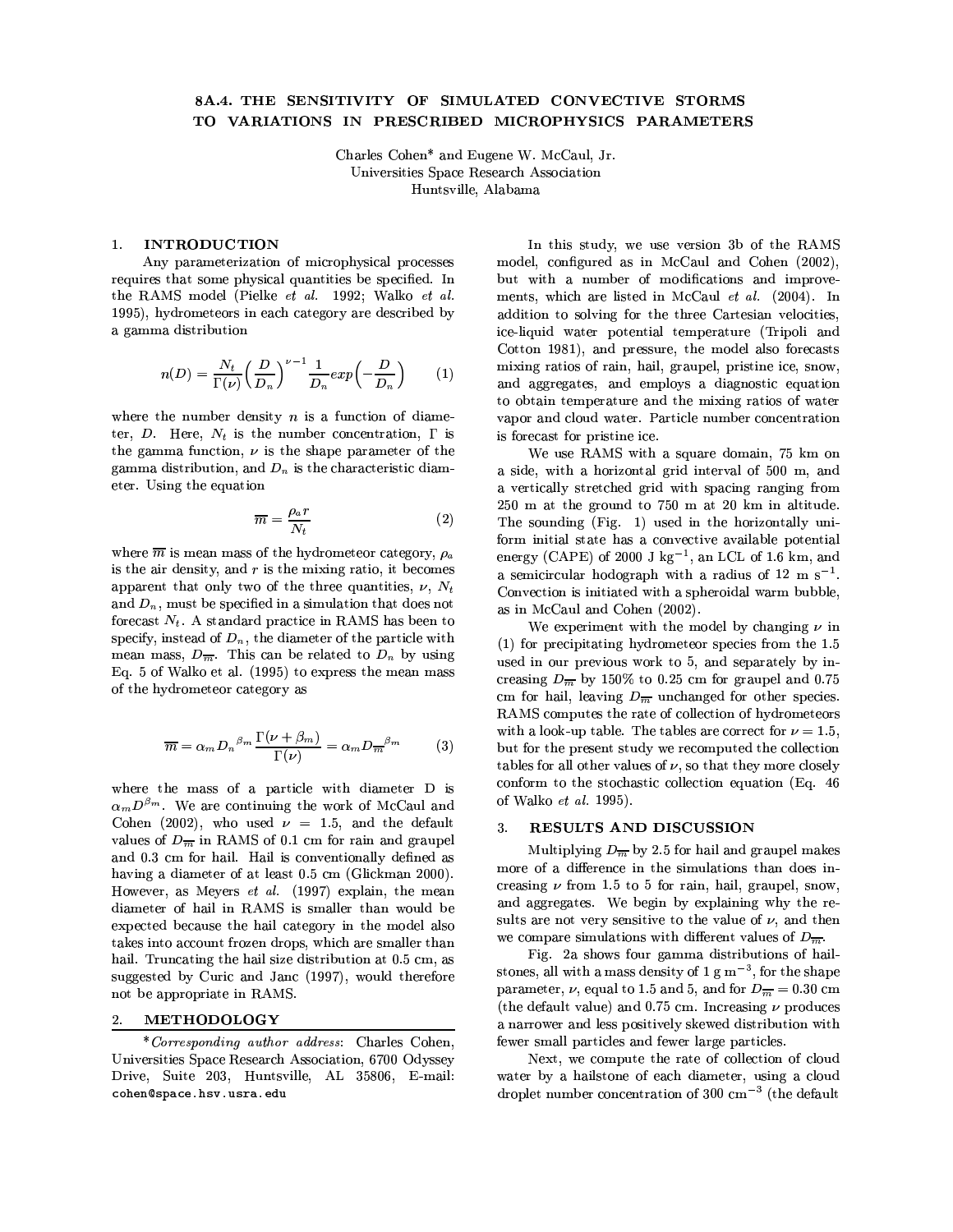value in RAMS), and radius of 10  $\mu$ m. (In this calculation, we use 1.0 for the collection efficiency, because it is not a function of the diameter of the hail in RAMS.) When this is multiplied by the size distributions, we obtain collection densities (Fig. 2b), showing the rate of collection of cloud droplets as a function of the diameter of the hailstone. The areas under these curves are the total collection rates. Hailstones smaller than 0.1 cm collect very little cloud water, even when, with  $\nu = 1.5$ , they are present in large numbers. Increasing $\nu$  from 1.5 to 5 causes only a 14% increase in the collection rate, because with  $\nu = 1.5$  the small number of hailstones larger than 0.6 cm have large rates of collection.

Averaged over space and time during the second hour of the simulations, the most prominent effect of increasing  $\nu$  from 1.5 to 5 is a greater evaporation of rain (not shown), leading to a larger ratio of downdraft mass flux to updraft mass flux in the lower troposphere (Fig. 3a) and less precipitation at the ground. The differences in the precipitation rates are not large because, as we have seen, there is a larger collection rate with the larger  $\nu$ . Fig. 3b depicts the microphysical precipitation efficiency by comparing the sum of autoconversion and collection of cloud water to the homogeneous freezing of cloud water. We see that the magnitude of the homogeneous freezing of cloud water is almost unchanged when  $\nu$  is increased, despite the greater updraft mass flux and greater conversion of cloud water to precipitation with a larger  $\nu$ .

Increasing  $D_{\overline{m}}$  by 150% decreases the collection rate (the area under the curves in Fig. 1b) by 37%, for either value of  $\nu$ . Qualitatively, this should be expected; for a single hailstone of diameter D, the collection rate is very close to being proportional to  $D^{2.5}$  (the terminal velocity, which is proportional to the square root of the diameter, multiplied by the cross-sectional area), while the mass is proportional to  $D^3$ . Larger hailstones, therefore, have lower collection rates per unit mass. This is largely compensated by the fact that, when less cloud water is collected by hail, there is more of it available to be collected by graupel, whose peak concentration is at a slightly higher altitude. Still, the microphysical precipitation efficiency is smaller with the larger  $D_{\overline{m}}$  (Fig. 3b).

In contrast to the simulations of van den Heever and Cotton (2004), the speed and direction of storm propagation can be significantly affected by the size of the hydrometeors. Fig. 4 shows horizontal fields near the ground at 45 min, just as the propagation of the storms in the two simulations are beginning to differ. With the smaller hail and graupel, the precipitation is advected farther ahead of the gust front, evaporating in the undisturbed air. Although this does not change the equivalent potential temperature, it does cool the air ahead of the gust front, increasing its density and

inhibiting its lifting to its LCL. Ten minutes later (not shown), it is only with the larger hail that an additional updraft has formed at the gust front between the leftand right-movers. This soon joins with the right-mover. effectively forming a storm with a downdraft beneath the updraft (Fig. 5), and centered slightly to its south, in contrast to the storm with the smaller hail, where the downdraft, which is northwest of the updraft, is driving the updraft toward the southeast relative to the moving domain. Relative to the ground, the average propagation of the right-movers during the second hour of the simulations is 4.66 m s<sup>-1</sup> at -5.9° with the smaller hail and 9.15 m s<sup>-1</sup> at -27° with the larger hail.

## $\overline{4}$ . **ACKNOWLEDGMENTS**

This research is a part of the COnvection Morphology PArameter Space Study (COMPASS), which is supported by grant ATM-0126408 from the National Science Foundation under the supervision of Dr. Stephan Nelson. For additional information, see http://space.hsv.usra.edu/COMPASS.

### **REFERENCES** 5.

- Curic, M., and J. Janc, 1997: On the sensitivity of hail accretion rates in numerical modeling. Tellus, 49A,  $100 - 107.$
- Glickman, T. S. Ed., 2000: Glossary of Meteorology. 2d ed. Amer. Meteor. Soc., 855 pp.
- McCaul, E. W. Jr., and C. Cohen, 2002: The impact on simulated storm structure and intensity of variations in the mixed layer and moist layer depths. Mon. Wea. Rev., 130, 1722-1748.
- -, and C. Kirkpatrick, 2004: The sensitivity of simulated storm structure and intensity to the temperature at the lifted condensation level. submitted to Mon. Wea. Rev.
- Meyers, M. P., R. L. Walko, J. Y. Harrington, and W. R. Cotton, 1997: New RAMS cloud microphysics parameterization. Part II: The two-moment scheme. Atmos. Res., 45, 3-39.
- Pielke, R. A., W. R. Cotton, R. L. Walko, C. J. Tremback, W. A. Lyons, L. D. Grasso, M. E. Nicholls, M. D. Moran, D. A. Wesley, T. J. Lee, and J. H. Copeland, 1992: A comprehensive meteorological modeling system - RAMS. Meteor. Atmos. Phys.  $49.69 - 91.$
- Tripoli, G. J., and W. R. Cotton, 1981: The use of ice-liquid water potential temperature as a thermodynamic variable in deep atmospheric models. Mon. Wea. Rev.,  $109, 1094-1102$ .
- Van den Heever, S., and W. R. Cotton, 2004: The impact of hail size on simulated supercell storms. J. Atmos. Sci., 61, 1596-1609.
- Walko, R. L., W. R. Cotton, M. P. Meyers, and J. Y. Harrington, 1995: New RAMS cloud microphysics parameterization. Part I: the single-moment scheme. Atmos. Res., 38, 29-62.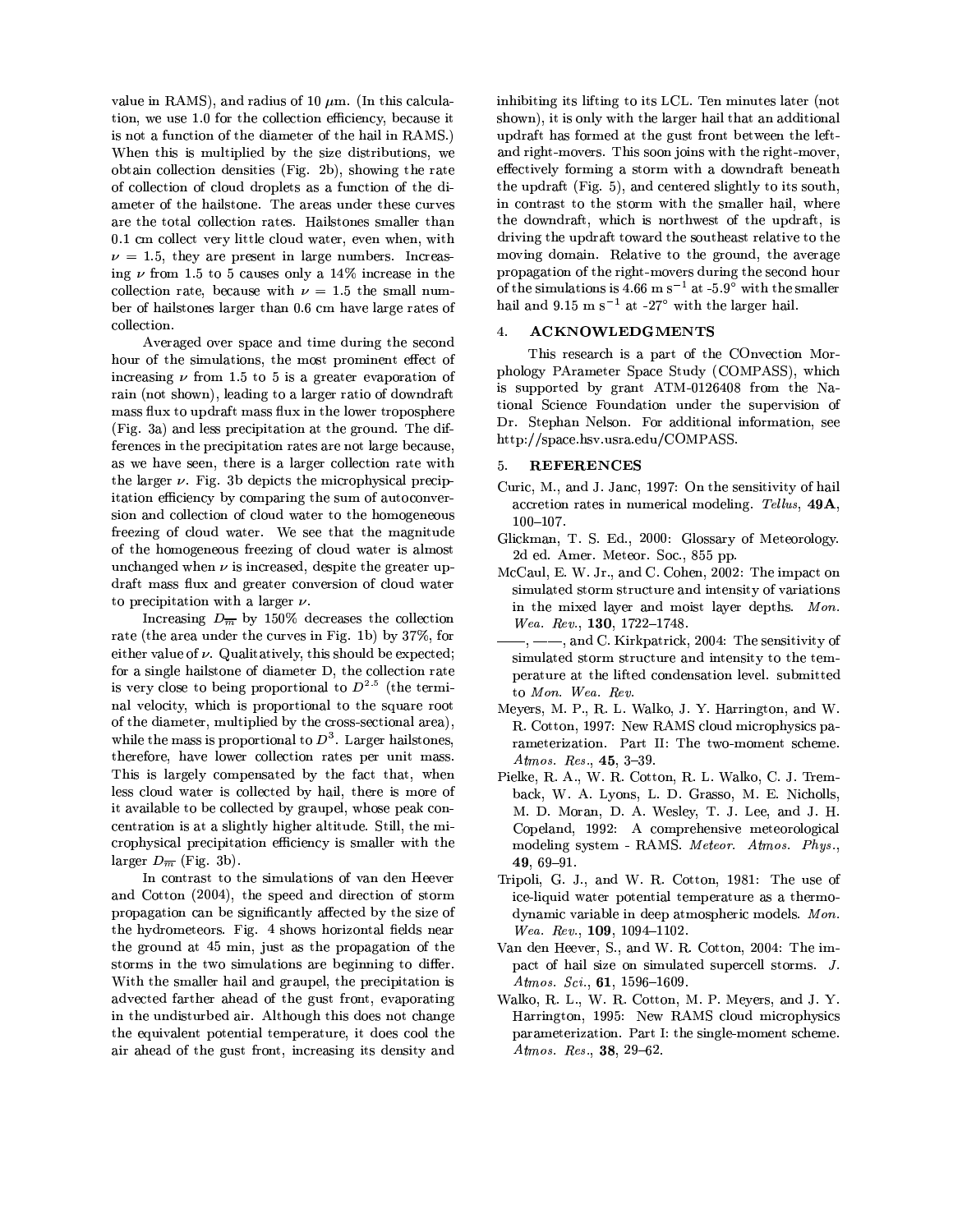

Fig. 3. Updraft (thick) and downdraft (thin) mass flux (a); autoconversion plus rig. 3. Optical currely and download currity mass has (a), detective side plast<br>collection of cloud water (thin) and homogeneous freezing (thick) of cloud water (b);<br>for the control (solid),  $D_{\overline{n}} = 0.75$  cm (dashed), a